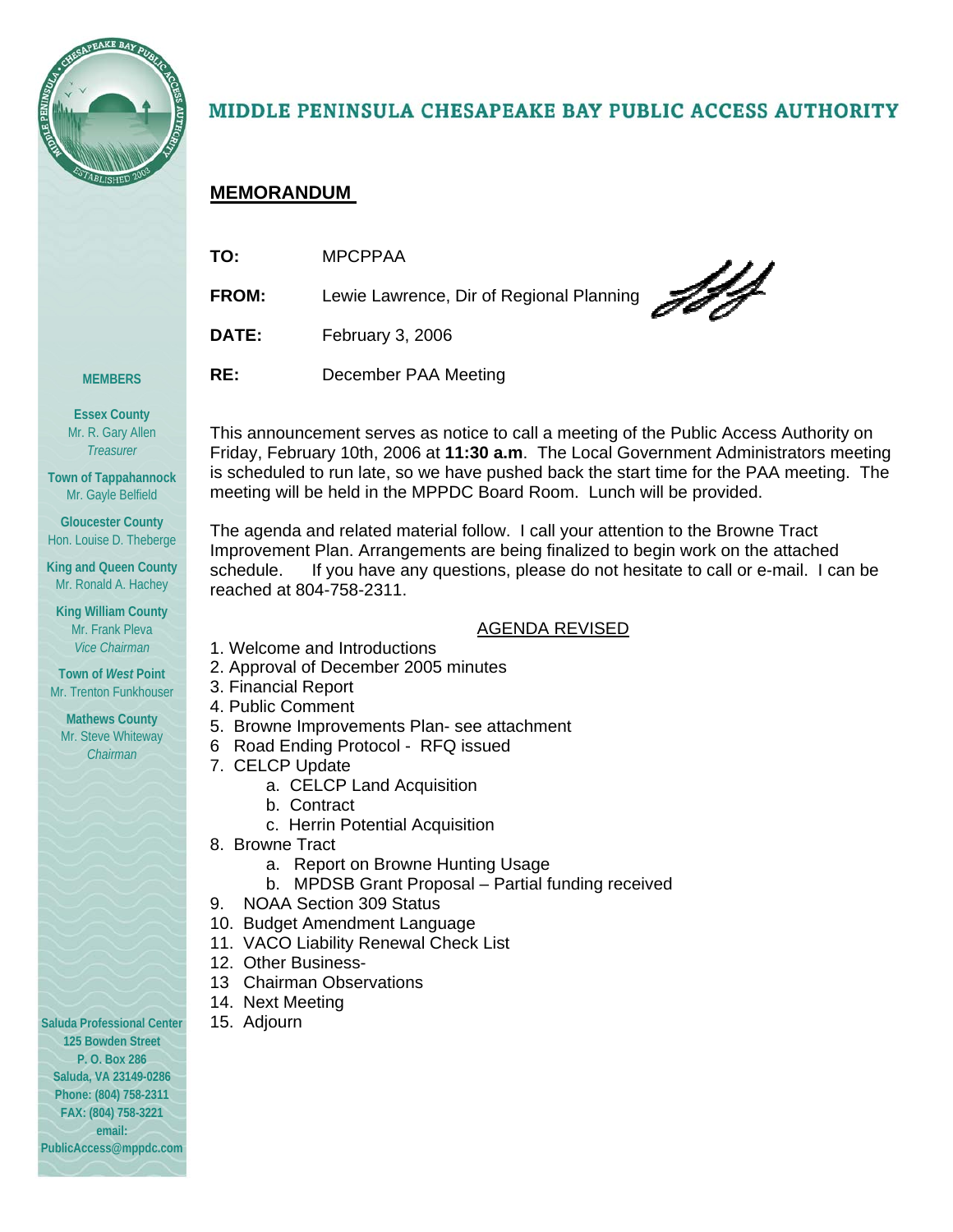#### **MIDDLE PENINSULA CHESAPEAKE BAY PUBLIC ACCESS AUTHORITY MINUTES**

#### **December 9, 2005 Middle Peninsula Planning District Commission Saluda, Virginia**

#### **1. Welcome and Introductions**

The Middle Peninsula Chesapeake Bay Public Access Authority held its meeting in the Middle Peninsula Planning District Commission Board Room in Saluda, Virginia, at 11:00 on December 9, 2005.

Chairman Whiteway called the meeting to order. Members and Alternates present were Chairman, Stephen Whiteway, Mathews County Administrator; Vice Chairman, Frank Pleva, King William County Administrator; and Ron Hachey, King and Queen County Administrator. Also present were Lewis Lawrence, Director of Regional Planning MPPDC; Tom Brockenbrough, Regional Planner MPPDC; and Sara Stamp, Regional Planner MPPDC.

Chairman Whiteway welcomed everyone in attendance.

#### **2. Approval of October Minutes**

Chairman Whiteway requested a motion to approve the October Minutes. Mr. Pleva moved that the Minutes be approved; Mr. Hachey seconded the motion; motion carried by unanimous vote.

#### **3. Treasurer's Report**

The Treasurer's Report was reviewed by Mr. Lawrence. There were no expenditures during the reporting period. Mr. Hachey moved to accept the Treasurer's Report subject to audit; Mr. Pleva seconded; motion carried by unanimous vote.

#### **4. Public Comment**

There were no public comments.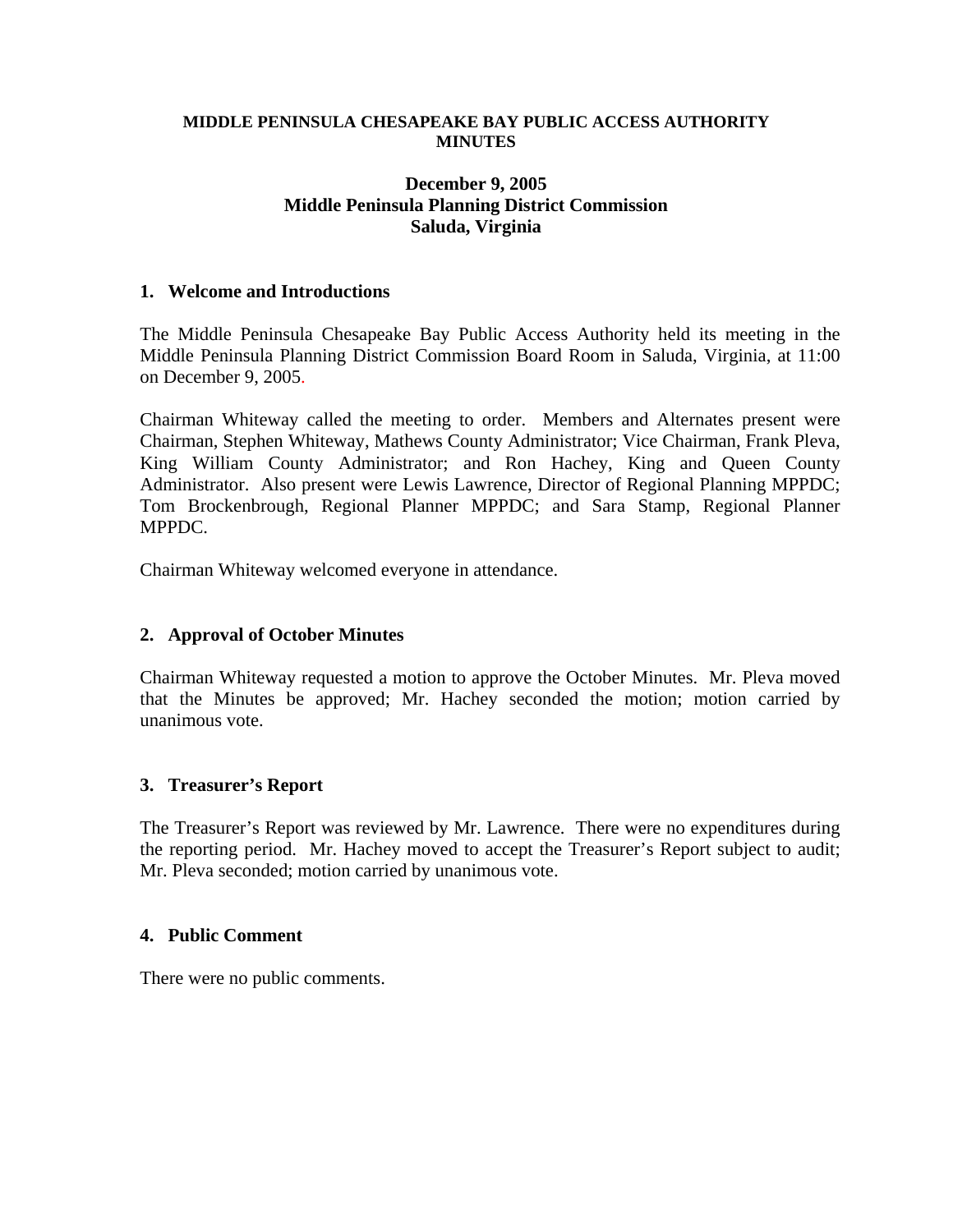#### **5. Old Business**

Mr. Lawrence reported the grant has been received from the Virginia Coastal Management Program for the development of the Coastal Experience Web Site. Mr. Lawrence is currently negotiating the Scope of Work with Vanguard Web Studios, which has been contracted to provide assistance.

## **6. Road Ending Protocol**

Mr. Lawrence informed the Authority he has just received the contract from the State for the grant to develop protocols for transferring VDOT road ending sites to the Authority or a member locality. The grant closes on September 30, 2006 but Mr. Lawrence feels it may be extended as there was a two month delay in receiving the contract. He is looking to hire an attorney specializing in VDOT acquisitions to work on this project.

## **7. CELCP Update**

The Department of Environmental Quality has received the funds for CELCP acquisitions. The Authority is in line to close on the Haworth property in King and Queen County once a match for the purchase has been obtained. The Middle Peninsula Land Trust has offered to pay for another appraisal on the Spencer Tract in Gloucester County.

NOAA intends to establish a competitive CELCP Program. This would differ from the current CELCP which was the result federal earmark for land acquisition in the area. The Virginia Coastal Zone Management Program would like to apply for another \$1 million and has inquired about partnering with the Authority to acquire additional lands in the Dragon Run Watershed. Discussion focused on if the Authority will have enough property on Dragon Run and whether or not other watersheds, such as the Piankatank, the Mattaponi, or the Pamumkey could be incorporated into the CELCP application. Mr. Lawrence will inquire if NOAA is interested in extending to other watersheds but noted scoring of applications will be weighted towards ecologically sensitive watersheds. Ms. Stamp indicated that if the application is limited to the Dragon Run Watershed, then the Dragon Run SAMP may be a more appropriate vehicle for working with NOAA on the application.

## **8. Browne Tract**

Mr. Lawrence reported on user conflicts experienced by hunters at the Browne Tract. He has implemented a zone policy on the property whereby hunters sign in when entering the property and indicate where they will be hunting in order to avoid conflicts with other hunters. He will survey registrants at the end of hunting season to determine how well the program has worked.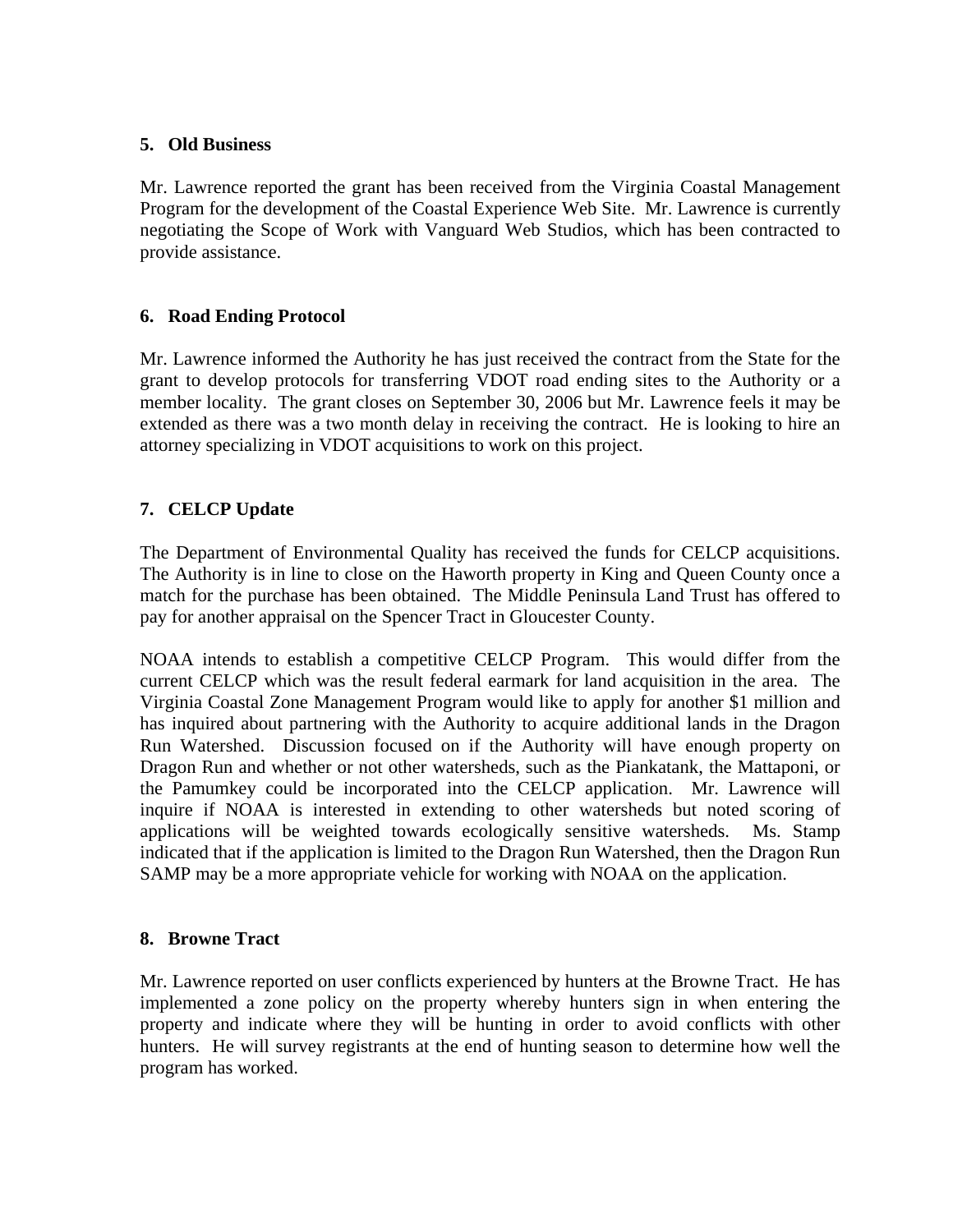A site visit to the Browne Tract was conducted with representatives of the state and other coastal planning district commissions. Access to the property was limited by a chain across the gate of one of the local hunt clubs. Mr. Lawrence contacted the club to clear up any uncertainties over ownership of the gate and the access road and the chain was subsequently removed.

Mr. Lawrence has submitted an application for funding from the Middle Peninsula Disability Services Board to improve access for the handicapped at the Browne Tract. If funded, the project will provide funds for parking and trail improvements as well as two handicapped accessible hunting stands. The DSB will make it's funding decision in January.

## **9. Dragon Run Steering Committee Public Access Policy Paper**

The Dragon Run Steering Committee hired Yellow Wood Associates, Inc. to evaluate sustainable economic development of the natural resource base in the Dragon Run Watershed. Ms. Stamp has a copy of the report on cd for those who are interested in reviewing it.

#### **10. Wetlands Banking**

It was noted that some governments in the Shenandoah Valley are generating funds through wetlands banks. There may be a role for the Authority in this area for some of the road ending sites. Mr. Lawrence will investigate whether Coastal 309 funds can be used for this purpose.

#### **11. Other Business**

Mr. Lawrence reported he had requested Delegate Morgan propose a budget amendment providing funds to the Authority as well as the Northern Neck Public Access Authority.

The Department of Forestry property at Sandy Point was discussed with respect to the possibility of providing some technical assistance to the Department for public access.

The Nature Conservancy has approached Mr. Lawrence to inquire if the Authority or one of the member localities would be interested in properties in the region. TNC has been discussing a 40 acre wetlands site on Hoskins Creek with H. Warshow & Sons, Inc. The site is part of the company property which is being divested. TNC also wants to gauge the interest in the New Point property as they may be acquiring additional lands in the area.

Mr. Hachey inquired on the possibility of going ahead and using some of the BFI funds at the Browne Tract to work on preparing a parking site or repairing the pedestrian bridge. Mr. Lawrence replied it is possible to expend the funds now although he is hoping to leverage those funds with the next round of available grant funds in order to maximize the potential for the BFI funds.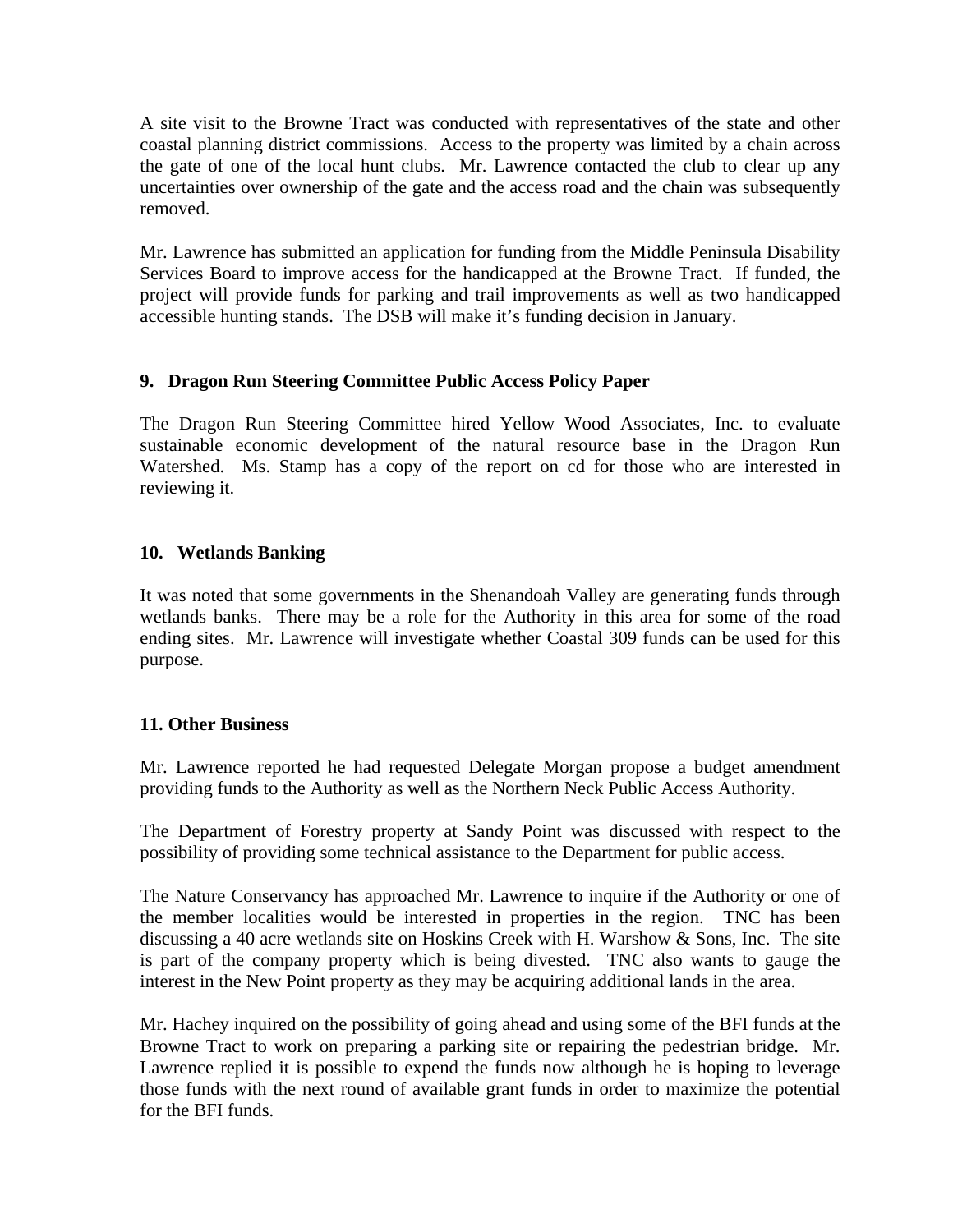#### **12. Chairman's Observations**

Chairman Whiteway chose not to comment at this time.

#### **13. Next Meeting**

The next meeting of the Middle Peninsula Chesapeake Bay Public Access Authority will be February 10, 2006 at 11:00 a.m.

## **14. Adjourn**

Mr. Pleva motioned to adjourn, Mr. Hachey seconded; meeting adjourned.

Frank Pleva, Vice Chairman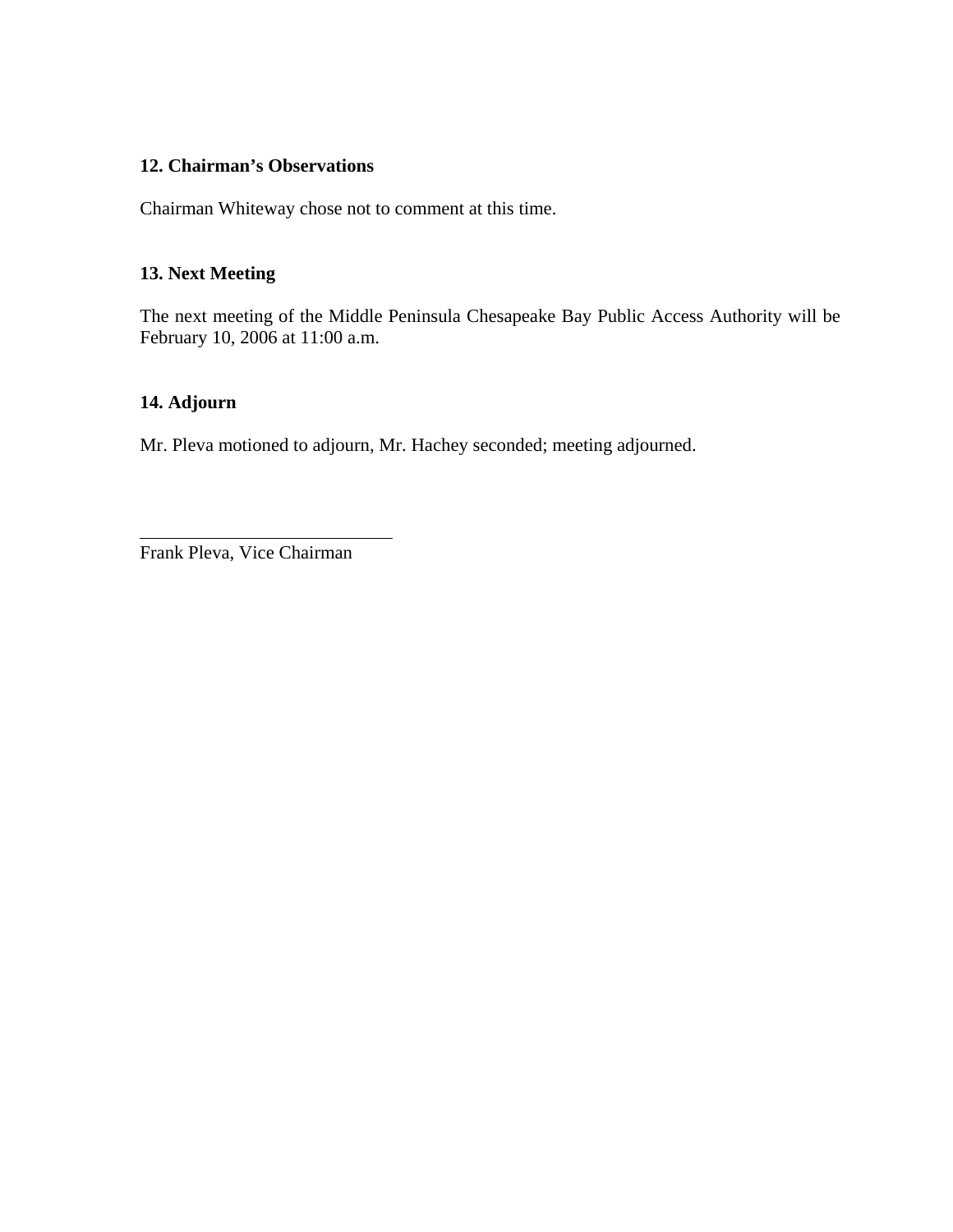# Revenue and Expenditure Report by Element

Middle Peninsula Planning District Commissi Fiscal Year: 2006 Period 07/01/05 to 01/31/06

Run Date: 02/08/2006 Run Time: 11:43:31 am Page 22 of 30

| 32001 PAA Brown /BFI<br><b>Element Code &amp; Description</b> |                                                                                 |                               | <b>Project Period</b><br>Prior Year | 07/31/2004 to 06/30/2010 |                      |                            |                                                   |                     |
|---------------------------------------------------------------|---------------------------------------------------------------------------------|-------------------------------|-------------------------------------|--------------------------|----------------------|----------------------------|---------------------------------------------------|---------------------|
|                                                               |                                                                                 | <b>Budget</b>                 |                                     | Current                  | <b>YTD</b>           | Proj Tot                   | Un/Ovr                                            | $%$ Bud             |
|                                                               | 320010 Brown Tract Management                                                   |                               |                                     |                          |                      |                            |                                                   |                     |
| <b>Revenues</b>                                               |                                                                                 |                               |                                     |                          |                      |                            |                                                   |                     |
| 44010<br>44900                                                | MPLT/BFI Award<br>Miscellaneous Income                                          | 37,500.00<br>0.00             | 2,528.65<br>1,661.00                | 0.00<br>0.00             | 34,971.35<br>0.00    | 37,500.00<br>1,661.00      | 0.00<br>$-1,661.00$                               | 100.00%<br>$0.00\%$ |
|                                                               | Revenues                                                                        | 37,500.00                     | 4,189.65                            | 0.00                     | 34,971.35            | 39,161.00                  | $-1,661.00$                                       | 104.43%             |
| <b>Expenses</b>                                               |                                                                                 |                               |                                     |                          |                      |                            |                                                   |                     |
| 54500<br>56400<br>57400                                       | Lodging/Staff Expense<br>Consulting/Contractural S<br>Public Officials Insuranc | 0.00<br>35,575.00<br>1,925.00 | 686.65<br>0.00<br>3,503.00          | 0.00<br>0.00<br>0.00     | 0.00<br>0.00<br>0.00 | 686.65<br>0.00<br>3,503.00 | $-686.65$ 0.00%<br>35,575.00 0.00%<br>$-1,578.00$ | 181.97%             |
|                                                               | Expenses                                                                        | 37,500.00                     | 4,189.65                            | 0.00                     | 0.00                 | 4,189.65                   | 33,310.35                                         | 11.17%              |
|                                                               | Balance:                                                                        | 0.00                          | 0.00                                | 0.00                     | 34,971.35            | 34,971.35                  |                                                   |                     |
|                                                               | 320011 MPDSB SAG                                                                |                               |                                     |                          |                      |                            |                                                   |                     |
| <b>Revenues</b>                                               |                                                                                 |                               |                                     |                          |                      |                            |                                                   |                     |
| 43010                                                         | <b>MPDSB SAG</b>                                                                | 5,000.00                      | 0.00                                | 0.00                     | 0.00                 | 0.00                       | 5,000.00 0.00%                                    |                     |
|                                                               | Revenues                                                                        | 5,000.00                      | 0.00                                | 0.00                     | 0.00                 | 0.00                       | 5,000.00                                          | $0.00\%$            |
| <b>Expenses</b>                                               |                                                                                 |                               |                                     |                          |                      |                            |                                                   |                     |
| 53100                                                         | Equipment                                                                       | 5,000.00                      | 0.00                                | 0.00                     | 0.00                 | 0.00                       | 5,000.00 0.00%                                    |                     |
|                                                               | Expenses                                                                        | 5,000.00                      | 0.00                                | 0.00                     | 0.00                 | 0.00                       | 5,000.00 0.00%                                    |                     |
|                                                               | Balance:                                                                        | 0.00                          | 0.00                                | 0.00                     | 0.00                 | 0.00                       |                                                   |                     |
|                                                               | Project Revenues:                                                               | 42,500.00                     | 4,189.65                            | 0.00                     | 34,971.35            | 39,161.00                  | 3,339.00                                          | 92.14%              |
|                                                               | Project Expense:                                                                | 42,500.00                     | 4,189.65                            | 0.00                     | 0.00                 | 4,189.65                   | 38,310.35 9.86%                                   |                     |
|                                                               | Project Balance:                                                                | 0.00                          | 0.00                                | 0.00                     | 34,971.35            | 34,971.35                  |                                                   |                     |
|                                                               |                                                                                 |                               |                                     |                          |                      |                            |                                                   |                     |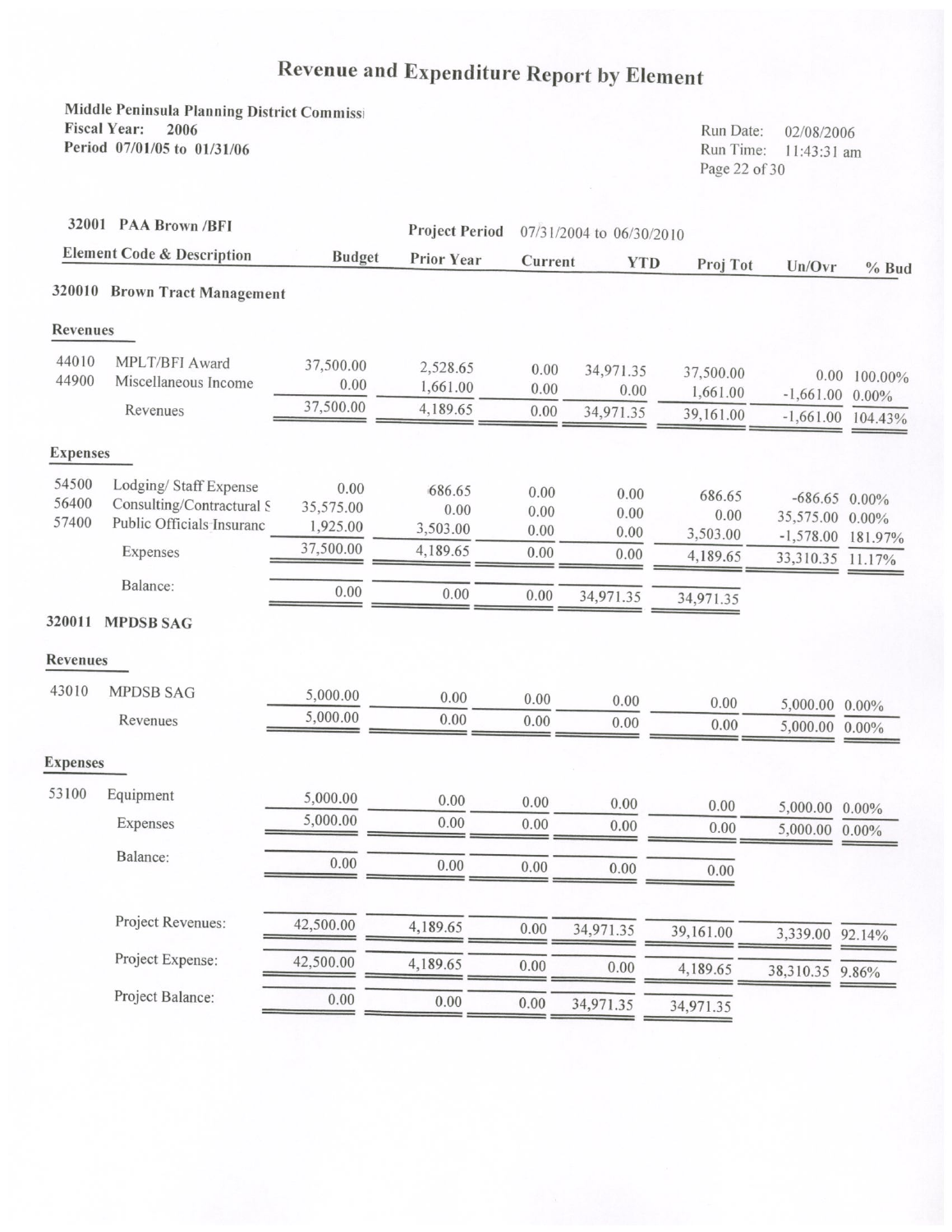# Browne Tract Work Plan

# Priority Projects

- 1. Repair and rebuild walking bridge
	- a. Trim walking path of the bridge
	- b. Increase the height of the bridge of the river crossing section.
	- c. Extend landing area in King and Queen to the upland portion. (Eliminate wet feet)
- 2. Cut hunting and walking trails trail on the King and Queen Side. Trails should be around 4 feet in width.
	- a. Use the hunting zone laminate map as a guide for locating trails. Trails should follow BLUE line
- 3. Locate property placards around the entire Browne Tract owned by the Access Authority
	- a. Nail placards to the trees. Do not nail taught, give room for the tree to grow.
	- b. Space every 100 feet or so.
- 4. Establish Parking area at lower gate
	- a. Clear an area for  $6 10$  trucks
	- b. Can have multiple parking areas pull in parking or flat clear parking
	- c. Cover with gravel- large construction entrance stone
	- d. Pull up the gate and move the gate to other side of the parking area.
- 5. Assemble two man hunting stands and plastic hunting house
	- a. Locate area for hunting stands according to the Hunting Zone map (Same map used to locate the trails)
	- b. Clear a trail to the hunting stand
	- c. Clear a 50 yard shooting circle around each stand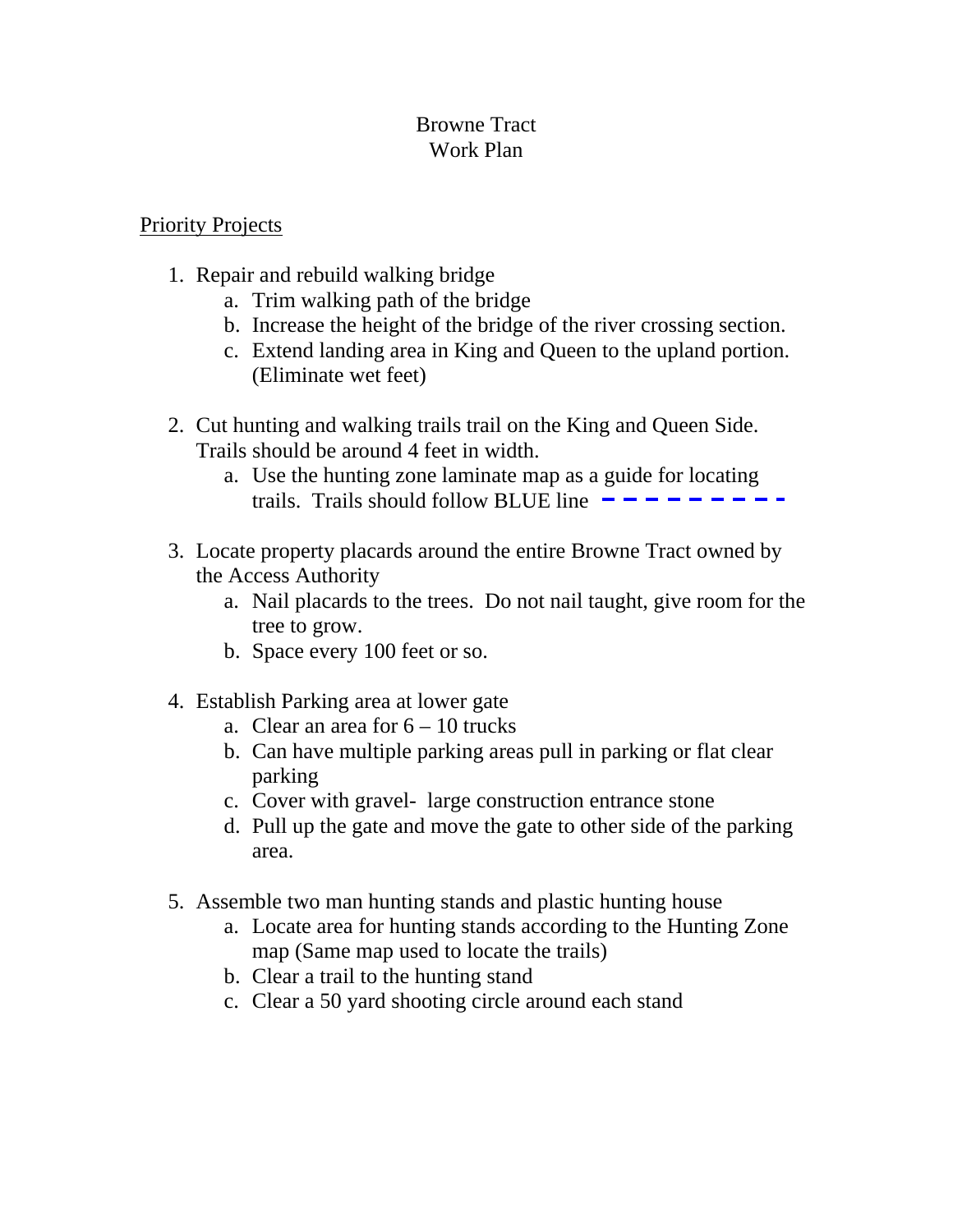Regional Origin of Registered Users of Browne Tract (# Users)



18